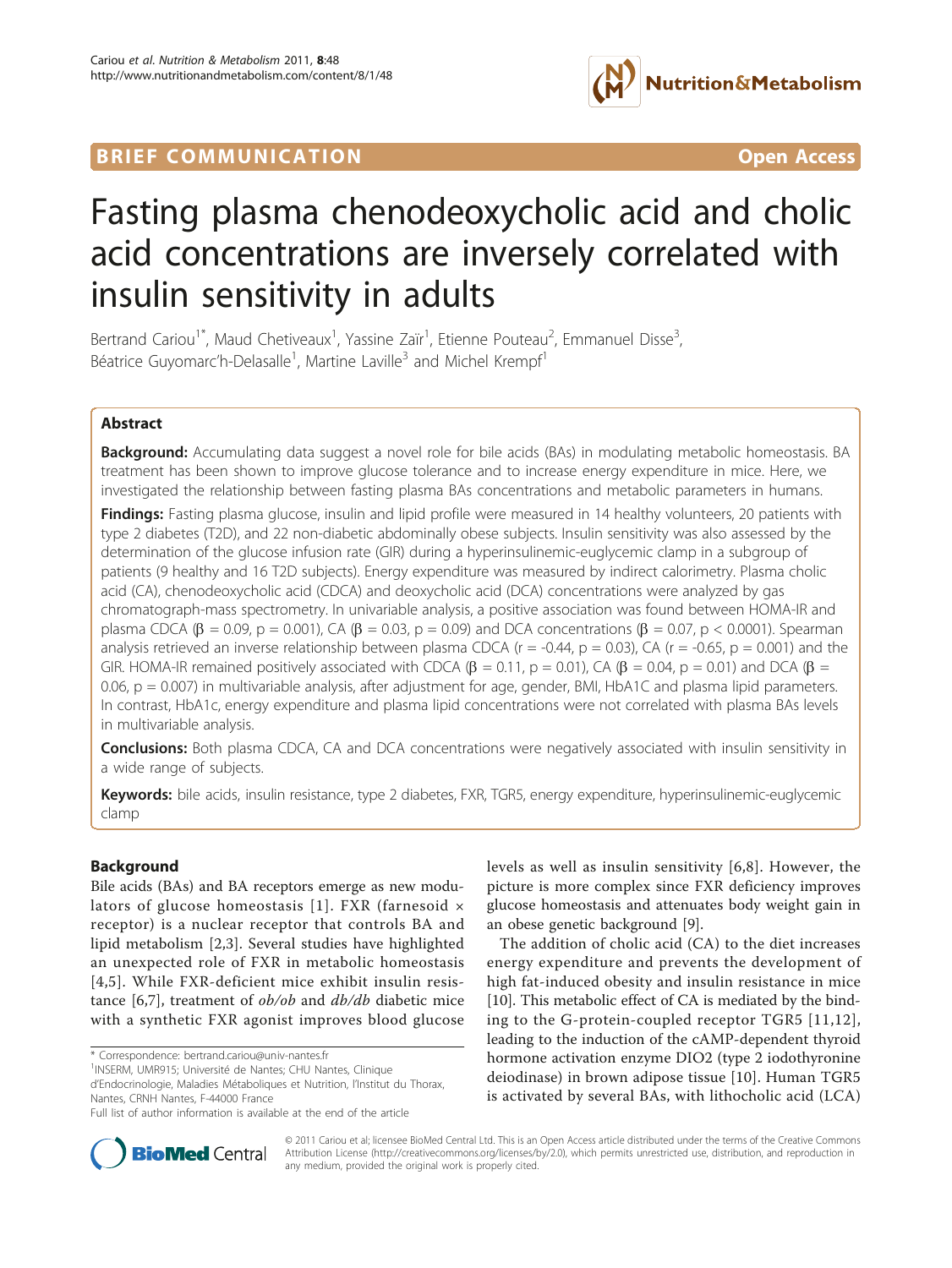<span id="page-1-0"></span>and deoxycholic acid (DCA) being the most potent natural agonists [[12\]](#page-5-0). In addition, the activation of TGR5 by a semi-synthetic specific agonist induces GLP-1 secretion and improves glucose tolerance in mice [\[13\]](#page-5-0).

The aim of the present study was to ascertain whether plasma BA concentrations are linked to insulin sensitivity, assessed both by the homeostasis model assessment (HOMA-IR) and the gold-standard hyperinsulinemiceuglycemic clamp method, in a variety of subjects including healthy volunteers, obese and type 2 diabetic (T2D) patients.

# Methods

#### Subjects

The baseline characteristics of the 56 participants involved in the study are presented in Table 1. The study group consisted of 14 healthy lean volunteers, 22 obese subjects and 20 patients with T2D. All the participants had no acute pathology at the time of the clamp. Healthy volunteers and obese subjects did not take any medication. T2D patients were under diet only or had discontinued their anti-diabetic medications, but not hypolipidemic drugs, at least 4 weeks before the clamp. They were asked to consume a standardized isocaloric diet and to maintain a normal physical activity during the 3 days before the study. The patients were recruited in two centers: Human Nutrition Research Center of Nantes (Center 1) and Rhône-Alpes (Center 2). All participants gave their written consent after being informed of the nature, purpose, and possible risks of the study. The experimental protocols were conducted before July 1, 2008, and were approved by the ethical committees of the CHU de Nantes and Hospices Civils de Lyon and performed according to French legislation.

# Study design

The study was conducted after a 12-h overnight fast. Fasting plasma glucose and insulin were determined by the glucose oxidase method (Glucose HK, Roche Diagnostics, Meylan, France) and radioimmunoassay (bi-insulin IRMA, Cisbio international, Gif-sur-Yvette, France). HbA1c was measured by HPLC (TOSOH, A1C2.2 - G5). Plasma CA, CDCA and DCA concentrations were analyzed by gas chromatograph-mass spectrometry according to the method of Stellaard F. et al. [[14](#page-5-0)]. Insulin sensitivity was also measured with the hyperinsulinemic-euglycemic clamp technique according to DeFronzo et al [\[15\]](#page-5-0). Insulin infusion rate was 40 mU/m<sup>2</sup>. min in the Center 1 and 75 mU/ $m^2$ . min in the Center 2. Energy expenditure was continuously measured during 30 min throughout the test by open circuit indirect calorimetry (Deltatrac II, Datex Instrument, Helsinki, Finland) under basal supine condition, before performing the clamp. The average gas exchange recorded over the 30-min period was used to calculate the basal metabolic rate.

# Statistical analysis

Continuous variables are expressed as means and standard deviation and categorical variables as percent and count. Analysis of variance (ANOVA) or Kruskal-Wallis

|  | Table 1 Anthropometric, biochemical, and metabolic parameters of the studied groups |  |  |  |  |  |  |
|--|-------------------------------------------------------------------------------------|--|--|--|--|--|--|
|--|-------------------------------------------------------------------------------------|--|--|--|--|--|--|

|                          | Control              | Obese                 | T <sub>2</sub> D                 |
|--------------------------|----------------------|-----------------------|----------------------------------|
| n                        | 14                   | 22                    | 20                               |
| Age (yr)                 | 45 [41;59]           | 49 [20;60]            | 55 [40;63] <sup>#,\$</sup>       |
| Gender (males/females)   | 5/9                  | 20/2                  | 12/8                             |
| BMI (kg/m2)              | 23.85 [21.20;32.40]  | 33.60 [27.90;38.50] * | 31.85 [22.80;39.10] <sup>#</sup> |
| Fasting glucose (mg/dl)  | 5.03 [4.50;5.85]     | 5.50 [4.30;6.80] *    | 7.37 [5.11;12.50]#,\$            |
| $HbA1c$ $(%)$            | 5.40 [5.00;5.90]     | 5.45 [4.80;6.50]      | 7.40 [5.80;11.70]#,\$            |
| Fasting insulin (µUI/ml) | 5.90 [2.90;13.90]    | 11.55 [3.90;35.70] *  | 11.65 [2.10;38.40] <sup>#</sup>  |
| HOMA                     | 1.33 [0.60;3.03]     | 3.15 [0.85;10.79]     | 3.85 $[0.66;16.38]$ <sup>#</sup> |
| BMR (kcal/24 h)          | 1368 [1066;1920]     | 1895 [1590;2350] *    | 1701 [1264;2062] <sup>#,\$</sup> |
| TC (mg/dl)               | 209 [170;292]        | 201[138;250]          | 184 [104;219] <sup>#</sup>       |
| TG (mg/dl)               | 90 [51;187]          | 140 [62;531] *        | 130 [44;335]                     |
| $LDL-C$ (mg/dl)          | 122 [86;178]         | 131 [92;165]          | 112 [35;139]#,\$                 |
| HDL-C (mg/dl)            | 66 [40;103]          | 40 [26;54] *          | 46 [37;74] <sup>#,\$</sup>       |
| Total BA (µmol/l)        | 1.06 [0.46;1.90]     | 1.49 [0.64;4.06]*     | 1.34 [0.53;5.54]                 |
| $DCA$ ( $\mu$ mol/l)     | $0.38$ $[0.14;1.02]$ | $0.44$ $[0.03;1.07]$  | $0.62$ [0.11;1.66] <sup>#</sup>  |
| CDCA (µmol/l)            | 0.36 [0.09;1.25]     | $0.60$ $[0.31;2.38]$  | 0.43 [0.09;2.78]                 |
| CA (µmol/l)              | $0.22$ [0.08;0.50]   | 0.35 [0.09;1.20] *    | $0.26$ $[0.1;1.10]$              |

Data represent median [min;max]. Total BA represent the sum of DCA + CDCA + CA

Tukey test was used for comparison of clinical parameters between the groups. Statistically significant differences (p < 0.05) are shown between controls and obeses (\*), control and type 2 diabetics ( $*$ ), and obeses and type 2 diabetics ( $*$ ).

HOMA: homeostasis model assessment (= glucose × insulin/22.5), BMR: basal metabolic rate, TC: total cholesterol, TG: triglycerides, DCA: deoxycholic acid, CDCA: chenodeoxycholic acid, CA: cholic acid.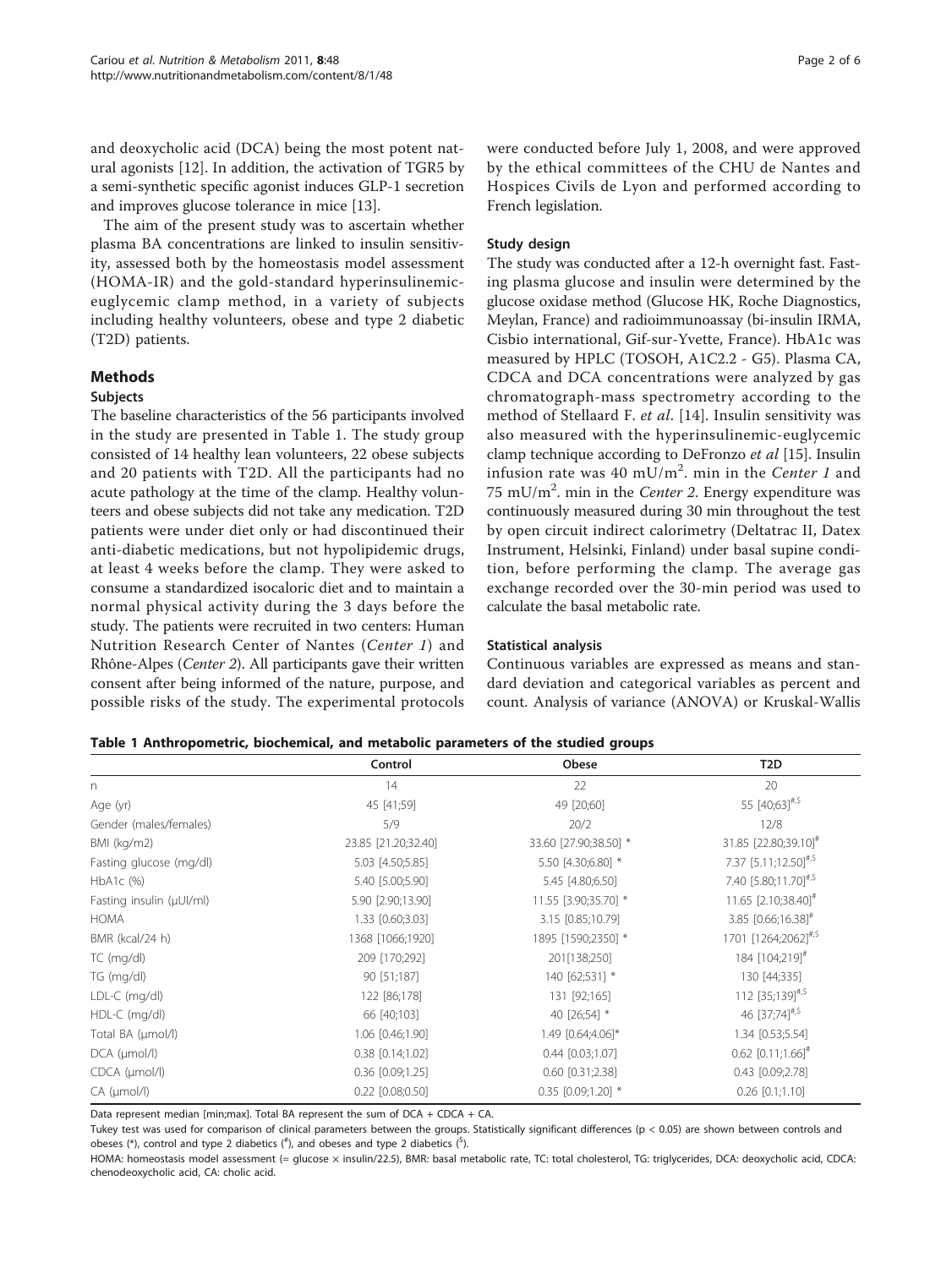test was used for comparison of the clinical parameters among 3 groups. If ANOVA showed a significant difference between the groups, Tukey test was used for comparison of clinical parameters between two groups. Categorical variables were compared by chi-square test. Linear simple and multiple regression analyses were performed for estimation of association between plasma bile acids concentrations and metabolic parameters. All factors were included in linear multiple regression analyses. Spearman coefficients were used for correlation between plasma BA levels and GIR. A  $p$  value  $\leq 0.05$ was considered statistically significant. Statistical analysis was performed with SAS for Windows version 9.1 software (SAS Institute Inc, Cary, NC, USA).

# Results

# Circulating bile acids and glucose homeostasis

Total plasma BAs concentrations were higher in both obese and T2D in comparison with the healthy controls, but the difference reached statistical significance only for the obese subjects compared to controls (Table [1](#page-1-0)). Plasma DCA was significantly higher in T2D compared to control group, while plasma CA was significantly increased in obese patients compared to controls.

Linear simple regression analyses (Table 2) indicated that plasma BAs concentrations negatively correlated with insulin sensitivity. Indeed, DCA, CDCA and CA plasma concentrations were positively associated with fasting plasma insulin levels and HOMA-IR. To further assess insulin sensitivity with the gold standard method, we measured the GIR during a hyperinsulinemic-euglycemic clamp. Importantly, the GIR was inversely associated with plasma CDCA ( $r = -0.36$ ,  $p = 0.05$  for *Center 1*;  $r = -0.44$ ,  $p = 0.03$  for *Center 2*) and CA ( $r = -0.38$ ,  $p = 0.04$  for *Cen*ter 1;  $r = -0.65$ ,  $p = 0.001$  for *Center 2*) levels; while the negative correlation with the DCA did not reach statistical significance (r = -0.30, p = 0.10 for *Center 1*; r = -0.35, p = 0.08 for Center 2) (Figure [1A-B\)](#page-3-0). Except for a positive correlation between DCA and fasting blood glucose levels, no association was detected between BAs and the glycaemic status (Table 2).

To further assess the strength of the correlation between circulating BAs levels and insulin sensitivity, a multiple regression analysis was performed (Table [3\)](#page-4-0). The positive correlation of plasma BAs concentrations with HOMA-IR remained significant after adjustment for each categorical variable: CDCA ( $\beta$  = 0.116, p = 0.01), CA ( $\beta$  = 0.045, p = 0.01) DCA ( $\beta$  = 0.062, p = 0.007). In contrast, plasma BAs levels were neither associated with fasting plasma glucose nor the HbA1c.

#### Circulating bile acids and energy expenditure

A slight positive correlation was found between plasma CDCA and CA concentrations and the basal metabolic rate (BMR) in simple regression analysis (Table 2). However, plasma BAs concentrations were not found to be independently associated with BMR in multiple regression analysis (Table [3](#page-4-0)). Although a significant positive relationship was identified between plasma DCA and CDCA levels and BMI in simple regression, no further significant association between the BMI and plasma BAs levels was found in multiple regression analysis.

# **Discussion**

Besides their role as detergent molecules, BAs appear to modulate a broad spectrum of metabolic pathways including lipid and glucose homeostasis [\[1](#page-4-0)]. These findings are mainly based on animal studies and the clinical impact of BAs on metabolic homeostasis remains to be determined in human. Here, we show that plasma CDCA, CA and DCA concentrations were negatively associated with insulin sensitivity in a variety of subjects, including healthy volunteers, obese and T2D patients. In contrast, plasma

Table 2 Linear simple regression analysis on plasma bile acid concentrations and variables

|                           | <b>DCA</b> |                            |             |         | <b>CDCA</b>                |           |         | CA                         |           |  |
|---------------------------|------------|----------------------------|-------------|---------|----------------------------|-----------|---------|----------------------------|-----------|--|
|                           | β          | 95% confidence<br>interval | p-value     | β       | 95% confidence<br>interval | p-value   | β       | 95% confidence<br>interval | p-value   |  |
| Age                       | 0.01       | [0.002;0.02]               | 0.02        | 0.001   | $[-0.02:0.02]$             | <b>NS</b> | 0.004   | $[-0.003;0.01]$            | <b>NS</b> |  |
| Men                       | 0.002      | $[-0.19:0.19]$             | <b>NS</b>   | 0.39    | [0.04:0.74]                | 0.03      | 0.17    | [0.03:0.31]                | 0.02      |  |
| <b>BMI</b>                | 0.02       | [0.0006:0.04]              | 0.04        | 0.04    | [0.004:0.07]               | 0.03      | 0.01    | $[-0.003;0.03]$            | <b>NS</b> |  |
| <b>Fasting</b><br>glucose | 0.8        | [0.03;0.12]                | 0.001       | 0.05    | $[-0.04;0.14]$             | <b>NS</b> | 0.03    | $[-0.03:0.04]$             | <b>NS</b> |  |
| <b>Fasting</b><br>insulin | 0.02       | [0.01;0.03]                | $< 10^{-4}$ | 0.04    | [0.02:0.06]                | 0.001     | 0.02    | [0.006:0.02]               | 0.001     |  |
| HbA1C                     | 0.04       | $[-0.03;0.12]$             | <b>NS</b>   | $-0.05$ | $[-0.18:0.08]$             | <b>NS</b> | $-0.04$ | $[-0.09:0.02]$             | <b>NS</b> |  |
| <b>HOMA-R</b>             | 0.07       | [0.04;0.19]                | $< 10^{-4}$ | 0.09    | [0.04:0.14]                | 0.001     | 0.03    | [0.007:0.05]               | 0.09      |  |
| <b>BMR</b>                | 0.0001     | $[-0.0002;0.0004]$         | <b>NS</b>   | 0.0008  | [0.0002;0.001]             | 0.01      | 0.0002  | $[2.4*10^{-7} : 0.0005]$   | 0.05      |  |

Linear simple regression analyses were performed for estimation of association between plasma BAs concentrations and metabolic parameters. A p value ≤ 0.05 was considered statistically significant.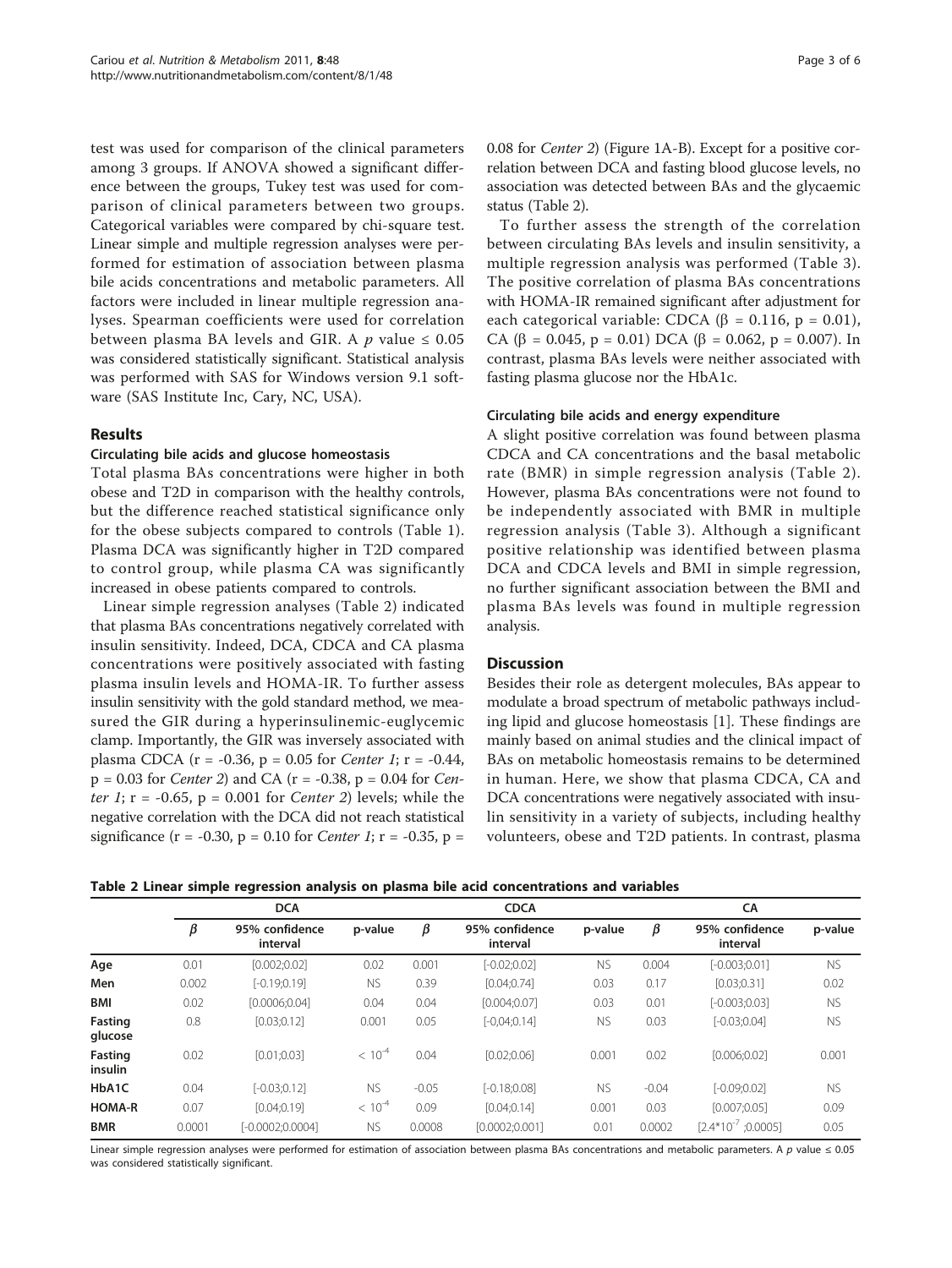<span id="page-3-0"></span>

levels of these BAs were not correlated with glycaemic status. Importantly, HOMA-IR remained positively related to those plasma BAs levels in multivariable analysis. When assessing insulin sensitivity by the clamp procedure, we further observed an inverse relationship between plasma CDCA and CA concentrations and insulin sensitivity (i.e. GIR).

Our data sustain the hypothesis for a role of plasma BAs and FXR in insulin resistance. FXR-deficient mice, which exhibit high plasma BA concentrations [[2](#page-4-0),[3\]](#page-4-0), display impaired peripheral insulin sensitivity [[6,7\]](#page-4-0). Conversely, treatment with synthetic specific FXR agonists improved insulin sensitivity in rodents [[6,8\]](#page-4-0), and in patients with non-alcoholic fatty liver disease [\[16](#page-5-0)]. Previous studies have suggested a link between BA pool size and glucose metabolism in humans. In a study performed in 6 Pima Indians with T2D, the BA pool was found to be increased during untreated hyperglycaemia and conversely decreased upon insulin therapy [\[17](#page-5-0)]. In contrast, the BA pool size remained unaltered upon insulin treatment in another study involving 14 patients with T2D [[18\]](#page-5-0). Very recently, a well-designed study has retrieved an increase in the DCA absolute pool size, without change in total pool size in patients with T2D [\[19](#page-5-0)]. Accordingly,

plasma DCA levels were significantly increased in T2D patients in comparison with controls in the present study. In lipid-lowering trials, BA sequestrants, which disrupt the enterohepatic circulation of BAs, have been shown to lower plasma glucose and HbA1c [[20](#page-5-0)]. However, the changes in BA metabolism following colesevelam treatment were not related to changes in glucose metabolism in patients with T2D [[19\]](#page-5-0). In contrast, a metabolomic study in healthy and pre-diabetic individuals found a correlation between plasma BAs levels and insulin sensitivity [[21](#page-5-0)]. Thus, additional studies using FXR or TGR5 agonists are needed to unravel the effect of BAs on insulin sensitivity in human.

In mice, plasma BAs increase energy expenditure via a TGR5-mediated signalling cascade in brown adipose tissue [[10\]](#page-5-0). This pathway has been suggested to operate in human skeletal myocytes [[10](#page-5-0)], but its clinical relevance has been challenged recently [\[22\]](#page-5-0). Here, we found a slight positive correlation between CDCA and CA plasma levels and energy expenditure. In contrast, plasma levels of DCA, one of the best ligand of TGR5 [[12](#page-5-0)], did not associate with BMR. Moreover, circulating BAs failed to correlate with energy expenditure in multivariable regression analysis. One limitation of our study is that all the components of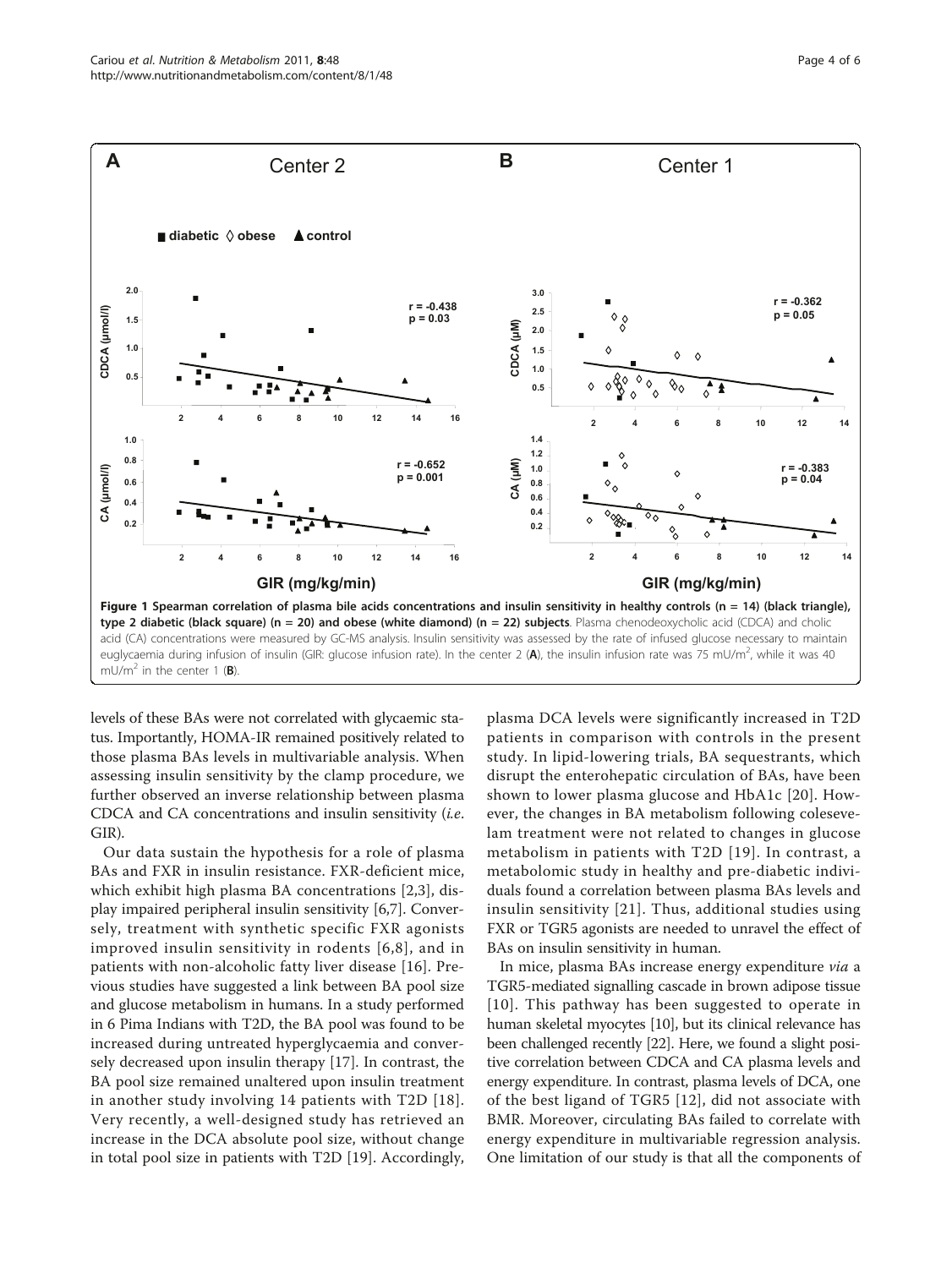### <span id="page-4-0"></span>Table 3 Linear multiple regression analysis on plasma bile acids concentrations and variables

|             |              | <b>CDCA</b>             |           |
|-------------|--------------|-------------------------|-----------|
|             | β            | 95% confidence interval | p-value   |
| Center      |              |                         | <b>NS</b> |
| - Center 2  | 1            |                         |           |
| - Center 1  | 0.466        | $[-0.037;0.969]$        |           |
| Group       |              |                         | <b>NS</b> |
| -Controls   | 1            |                         |           |
| -Obeses     | 0.144        | $[-0.614; 0.902]$       |           |
| -Diabetics  | 0.259        | $[-0.534;1.053]$        |           |
| Age         | $-0.001$     | $[-0.019;0.018]$        | <b>NS</b> |
| <b>BMI</b>  | $-0.013$     | $[-0.066;0.039]$        | <b>NS</b> |
| HbA1C       | $-0.044$     | $[-0.242;0.155]$        | <b>NS</b> |
| <b>HOMA</b> | 0.116        | [0.035;0.196]           | 0.01      |
| <b>BMR</b>  | $-0.00007$   | $[-0.0009;0.0007]$      | <b>NS</b> |
| TG          | 0.129        | $[-0.129; 0.387]$       | <b>NS</b> |
| LDL-C       | $-0.133$     | $[-0.961;0.695]$        | <b>NS</b> |
|             |              | CA                      |           |
|             | β            | 95% confidence interval | p-value   |
| Group       |              |                         | <b>NS</b> |
| -Controls   | $\mathbf{1}$ |                         |           |
| -Obeses     | 0.350        | [0.013; 0.687]          |           |
| -Diabetics  | 0.164        | $[-0.189;0.517]$        |           |
| Age         |              |                         | 0.04      |
| -Center 2   | $-0.008$     |                         |           |
| -Center 1   | 0.009        |                         |           |
| <b>BMI</b>  | $-0.02$      | $[-0.038;0.005]$        | <b>NS</b> |
| HbA1C       | $-0.015$     | $[-0.093;0.063]$        |           |
| <b>HOMA</b> | 0.045        | [0.014; 0.077]          | 0.01      |
| <b>BMR</b>  | $-0.0003$    | $[-0.0006;0.0001]$      | <b>NS</b> |
| TG          | 0.053        | $[-0.048;0.155]$        | <b>NS</b> |
| LDL-C       | $-0.162$     | $[-0.487;0.164]$        | <b>NS</b> |
|             |              | <b>DCA</b>              |           |

|             | β        | 95% confidence interval | p-value   |  |  |
|-------------|----------|-------------------------|-----------|--|--|
| Center      |          |                         | <b>NS</b> |  |  |
| - Center 2  | 1        |                         |           |  |  |
| - Center 1  | 0.176    | $[-0.102;0.454]$        |           |  |  |
| Group       |          |                         | <b>NS</b> |  |  |
| -Controls   | 1        |                         |           |  |  |
| -Obeses     | $-0.067$ | [-0.486;0.352]          |           |  |  |
| -Diabetics  | 0.229    | $[-0.204; 0.662]$       |           |  |  |
| Age         | 0.007    | $[-0.003.0.017]$        | <b>NS</b> |  |  |
| <b>BMI</b>  | 0.004    | $[-0.025.0.033]$        | <b>NS</b> |  |  |
| HbA1C       | $-0.064$ | $[-0.169;0.041]$        | <b>NS</b> |  |  |
| <b>HOMA</b> | 0.062    | [0.018.0.105]           | 0.007     |  |  |
| <b>BMR</b>  | 0.00001  | $[-0.0004;0.00048]$     | <b>NS</b> |  |  |
| TG          | $-0.004$ | $[-0.146;0.137]$        | <b>NS</b> |  |  |
| LDL-C       | 0.007    | $[-0.411; 0.425]$       | <b>NS</b> |  |  |

Linear multiple regression analyses were performed for estimation of association between plasma bile acids concentrations and metabolic parameters. All variables (center, group, gender, age, BMI, HbA1c, HOMA, GIR, BMR, TG, LDL-C) were included in linear multiple regression analyses. A  $p$  value  $\leq$  0.05 was considered statistically significant.

the plasma BA profile were not analyzed. Thus, we can not exclude that some low abundant plasma BA species (for instance, LCA) might affect insulin sensitivity or energy expenditure.

In summary, we found that plasma CDCA and CA, and in a lesser extent DCA, were related to insulin resistance in a wide range of subjects. These data sustain the hypothesis for a role of BAs in glucose homeostasis.

#### List of abbreviations

BA: bile acid; BMI: body mass index; BMR: basal metabolic rate; CA: cholic acid; CDCA: chenodeoxycholic acid; DCA: deoxycholic acid; DIO-2: type 2 iodothyronine deiodinase; FXR: farnesoid  $\times$  receptor; GIR: glucose infusion rate; GLP-1: glucagon-like peptide 1; HOMA: homeostasis model assessment; LCA: lithocholic acid; T2D: type 2 diabetes.

#### Acknowledgements

This work was supported by grant from the Agence Nationale de la Recherche (N° A05056G), and from the ALFEDIAM/SFD (grant Novo-Nordisk, 2007).

#### Author details

<sup>1</sup>INSERM, UMR915; Université de Nantes; CHU Nantes, Clinique d'Endocrinologie, Maladies Métaboliques et Nutrition, l'Institut du Thorax, Nantes, CRNH Nantes, F-44000 France. <sup>2</sup>Nestlé Research Center, R&D Santiago, 9260075 Maipú Santiago, Chile. <sup>3</sup>CRNH Rhone-Alpes; INSERM Unit -1060, CarMeN Laboratory and CENS, Lyon1 University; Hospices Civils de Lyon, France Centre Hospitalier Lyon-Sud, F-69310 Pierre Bénite, France.

#### Authors' contributions

BC conceived of the study, participated in its design and coordination and drafted the manuscript. MC performed the dosage of BAs. YZ, ED performed the clamps. BGD performed the statistical analysis. EP, ML and MK contributed to the analysis of the data and critical revision of the manuscript. All authors read and approved the final manuscript.

#### Competing interests

The authors declare that they have no competing interests.

Received: 17 May 2011 Accepted: 7 July 2011 Published: 7 July 2011

#### References

- 1. Lefebvre P, Cariou B, Lien F, Kuipers F, Staels B: [Role of bile acids and bile](http://www.ncbi.nlm.nih.gov/pubmed/19126757?dopt=Abstract) [acid receptors in metabolic regulation.](http://www.ncbi.nlm.nih.gov/pubmed/19126757?dopt=Abstract) Physiol Rev 2009, 89:147-91.
- Sinal CJ, Tohkin M, Miyata M, Ward JM, Lambert G, Gonzalez FJ: [Targeted](http://www.ncbi.nlm.nih.gov/pubmed/11030617?dopt=Abstract) [disruption of the nuclear receptor FXR/BAR impairs bile acid and lipid](http://www.ncbi.nlm.nih.gov/pubmed/11030617?dopt=Abstract) [homeostasis.](http://www.ncbi.nlm.nih.gov/pubmed/11030617?dopt=Abstract) Cell 2000, 102:731-44.
- 3. Kok T, Hulzebos CV, Wolters H, Havinga R, Agellon LB, Steellaard F, Shan B, Schwarz M, Kuipers F: [Enterohepatic circulation of bile salts in](http://www.ncbi.nlm.nih.gov/pubmed/12917447?dopt=Abstract) farnesoid  $\times$  receptor-deficient mice: efficient intestinal bile salt [absorption in the absence of ileal bile acid-binding protein.](http://www.ncbi.nlm.nih.gov/pubmed/12917447?dopt=Abstract) J Biol Chem 2003, 278:41930-7.
- 4. Cariou B, Staels B: FXR: a promising target for the metabolic syndrome? Trends Pharmacol Sci 2007, 5:236-43.
- Duran-Sandoval D, Cariou B, Fruchart JC, Staels B: [Potential regulatory role](http://www.ncbi.nlm.nih.gov/pubmed/15733743?dopt=Abstract) of the farnesoid  $\times$  receptor in the metabolic syndrome. Biochimie 2005, 87:93-8.
- 6. Cariou B, van Harmelen K, Duran-Sandoval D, van Dijk TH, Grefhorst A, Abdelkarim M, Caron S, Torpier G, Fruchart JC, Gonzalez FJ, Kuipers F, Staels B: The farnesoid  $\times$  receptor modulates adiposity and peripheral [insulin sensitivity in mice.](http://www.ncbi.nlm.nih.gov/pubmed/16446356?dopt=Abstract) J Biol Chem 2006, 281:11039-49.
- 7. Ma K, Saha PK, Chan L, Moore DD: Farnesoid  $\times$  receptor is essential for [normal glucose homeostasis.](http://www.ncbi.nlm.nih.gov/pubmed/16557297?dopt=Abstract) J Clin Invest 2006, 116:1102-9.
- 8. Zhang Y, Lee FY, Barrera G, Lee H, Vales C, Gonzalez FJ, Willson TM, Edwards PA: [Activation of the nuclear receptor FXR improves](http://www.ncbi.nlm.nih.gov/pubmed/16410358?dopt=Abstract) [hyperglycemia and hyperlipidemia in diabetic mice.](http://www.ncbi.nlm.nih.gov/pubmed/16410358?dopt=Abstract) Proc Natl Acad Sci USA 2006, 103:1006-11.